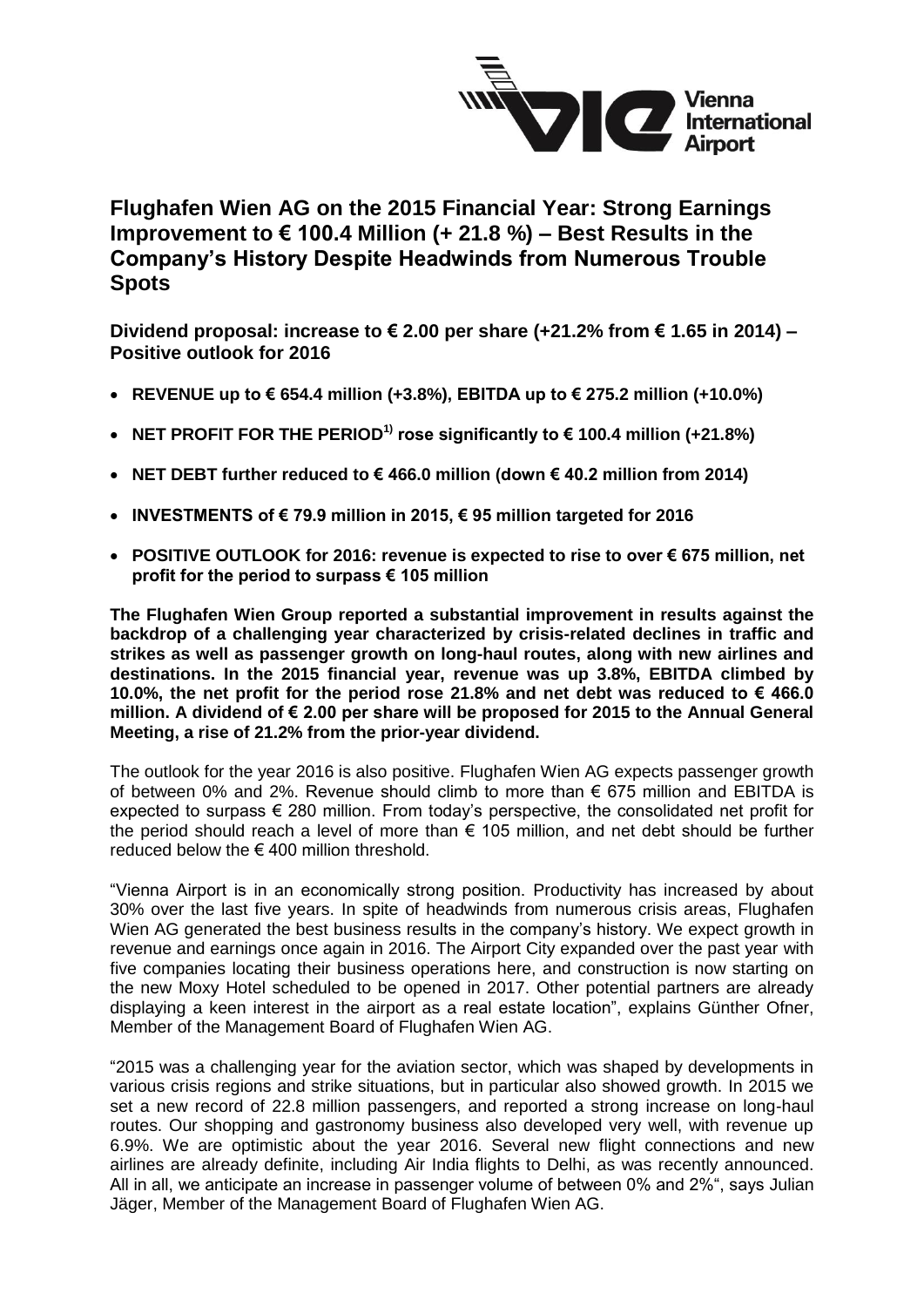# **Dividend increase to € 2.00 per share**

Thanks to the good business development in 2015, the Annual General Meeting scheduled for May 31, 2016 will be asked to approve a higher dividend of  $\epsilon$  2.00 per share (2014: € 1.65) or a total dividend payout of € 42 million. All employees of Flughafen Wien AG will also profit from the higher dividend, which is the result of their successful work, through the employee foundation that holds 10% of the shares. The dividend yield for the 2015 financial year equals about 2.3% based on the share price as of December 31, 2015, and the dividend payout ratio comprises 41.8% of the net profit after non-controlling interests.

## **Revenue and earnings development in the segments**

Revenue in the Airport Segment rose by 4.4% year-on-year to  $\epsilon$  359.2 million. EBIT improved by 17.0% to  $\epsilon$  53.5 million. The Handling Segment registered a 3.8% rise in revenue to € 151.3 million, with EBIT generated by this segment at a level of  $\epsilon$  11.5 million (-5.4%). This also includes the security services of VIAS as well as the handling services provided by Vienna Aircraft Handling (VAH). The Retail & Properties Segment developed positively once again in 2015, with revenue up 3.6% to  $\epsilon$  128.2 million. This growth was mainly driven by higher income from shopping and gastronomy. Segment EBIT totaled  $\epsilon$  68.9 million, comprising an increase of 16.8%. Revenue in the Other Segments fell by 5.7% to  $\epsilon$  15.6 million, with EBIT at  $\epsilon$  9.0 million in the 2015 financial year.

## **Investments**

Of the total investments amounting to  $\in$  79.9 million in 2015,  $\in$  13.3 million related to work on taxiways, whereas  $\epsilon$  10.0 million was for winter services and equipment storage halls, while further investments were also made in connection with the  $3<sup>rd</sup>$  Runway, special vehicles, IT equipment and explosive trace detectors. Total investments in the year 2016 are targeted to be at a level of approx.  $\epsilon$  95 million.

# **Good traffic development in 2015 – Slightly optimistic for 2016**

The year 2015 developed well with respect to passenger development. Vienna Airport achieved a new passenger record of 22.8 million passengers, a rise of 1.3% year-on-year. In particular, new long-haul flight connections and frequency increases by the airlines had a positive impact on passenger volume. In contrast, the crisis situation in Russia negatively affected the business. The total number of flight movements (departures and arrivals) fell slightly by 1.7%, and the average seat occupancy (seat load factor) was also down by 0.7 percentage points to 74.3%. Cargo volume showed a marginal drop of 1.8% to 272,575 tonnes. A total of 75 airlines regularly served Vienna Airport in 2015, flying to a total of 181 destinations in 73 countries.

Flughafen Wien AG expects the number of passengers handled by Vienna Airport to increase in 2016, rising by between 0% and 2% compared to 2015. The company anticipates a stable development in the number of flight movements of between -1% and 0%. From today's perspective, new flight connections, for example to Shanghai (CN), Bari (IT), Havana (CU) and Isfahan (IR) by Austrian Airlines and to Faro (PT), Split and Dubrovnik (HR) by NIKI, as well as frequency increases and flight service launched by Air India, easyJet, Eurowings, People´s Viennaline, SAS, SunExpress, Transavia, and Vueling to various destinations should provide impetus to growth.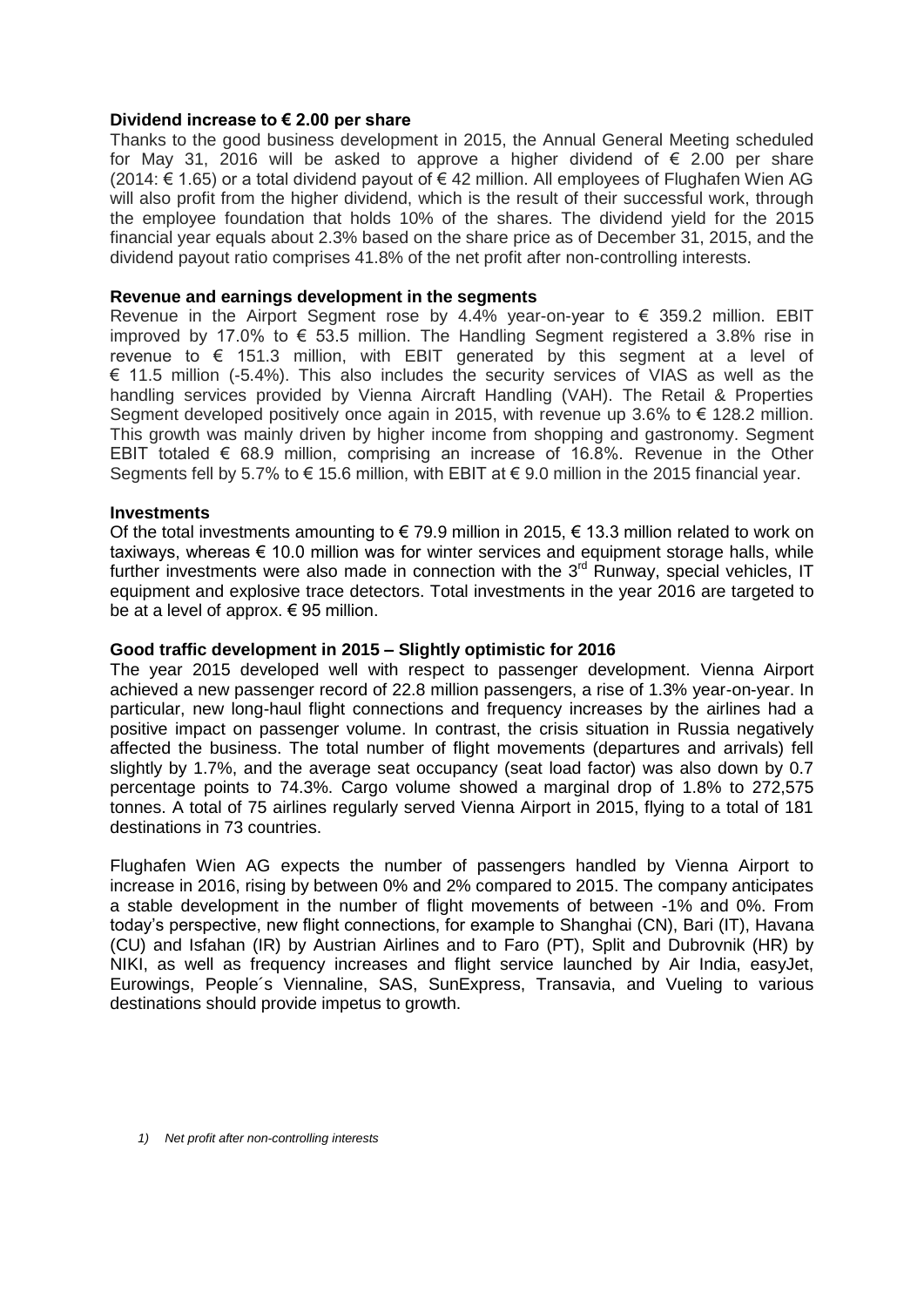# **Preliminary Consolidated Financial Statements\***

| Preliminary Consolidated Financial Statements"                                       |          |          |            |
|--------------------------------------------------------------------------------------|----------|----------|------------|
|                                                                                      |          |          | Change. in |
| Income Statement in € million                                                        | 2015     | 2014     | ℅          |
| <b>Revenue</b>                                                                       | 654.4    | 630.2    | 3.8        |
| Other operating income                                                               | 7.4      | 16.1     | $-53.9$    |
| <b>Operating income</b>                                                              | 661.8    | 646.3    | 2.4        |
| Consumables and services used                                                        | $-34.2$  | $-38.9$  | $-12.2$    |
| Personnel expenses                                                                   | $-260.6$ | $-254.1$ | 2.6        |
| Other operating expenses                                                             | $-91.9$  | $-103.1$ | $-10.8$    |
| Earnings before interest, taxes, depreciation                                        |          |          |            |
| and amortisation (EBITDA)                                                            | 275.2    | 250.2    | 10.0       |
| Depreciation and amortisation                                                        | $-134.3$ | $-130.4$ | 2.9        |
| Reversal of impairment loss                                                          | 2.0      | 0.0      | n.a.       |
| Earnings before interest and taxes (EBIT)                                            | 142.9    | 119.8    | 19.3       |
| Income before investments excl. companies at                                         |          |          |            |
| equity                                                                               | 0.3      | 0.1      | 89.9       |
| Interest income                                                                      | 1.6      | 0.9      | 73.5       |
| Interest expense                                                                     | $-22.3$  | $-24.2$  | $-7.7$     |
| Other financial results                                                              | $-0.1$   | 0.1      | n.a.       |
| Financial results excl. companies at equity<br>Results from sale of equity-accounted | $-20.6$  | $-23.1$  | $-10.7$    |
| investments/companies                                                                | 0.0      | 2.3      | $-100.0$   |
| Result from companies accounted for using the                                        |          |          |            |
| equity method                                                                        | 8.6      | 7.7      | 11.2       |
| <b>Financial results</b>                                                             | $-12.0$  | $-13.1$  | $-8.2$     |
| Earnings before taxes (EBT)                                                          | 130.9    | 106.7    | 22.7       |
| Income taxes                                                                         | $-30.5$  | $-24.8$  | 23.1       |
| Net profit for the period                                                            | 100.4    | 81.9     | 22.5       |
| Therefor attributetable to:                                                          |          |          |            |
| <b>Equity holders of the parent</b>                                                  | 100.4    | 82.5     | 21.8       |
| <b>Non-controlling interests</b>                                                     | $-0.0$   | $-0.5$   | -98.9      |
| Earnings before share (in $\epsilon$ , basic = diluted                               | 4.78     | 3.93     | 21.8       |

|                                                |         |         | Change. in |
|------------------------------------------------|---------|---------|------------|
| Balance sheet indicators in $\epsilon$ million | 2015    | 2014    | %          |
| ASSETS:                                        |         |         |            |
| Non-current assets                             | 1,748.6 | 1,803.4 | $-3.0$     |
| <b>Current assets</b>                          | 161.1   | 88.8    | 81.4       |
| <b>EQUITY AND LIABILITIES:</b>                 |         |         |            |
| Equity                                         | 1,020.0 | 952.5   | 7.1        |
| Non-current liabilities                        | 579.1   | 672.2   | $-13.9$    |
| <b>Current liabilities</b>                     | 310.6   | 267.5   | 16.1       |
| Balance sheet total                            | 1,909.7 | 1,892.2 | 0.9        |
| Net debt                                       | 466.0   | 506.2   | -7.9       |
| Gearing (in %)                                 | 45.7    | 53.1    | -7.4 %p    |